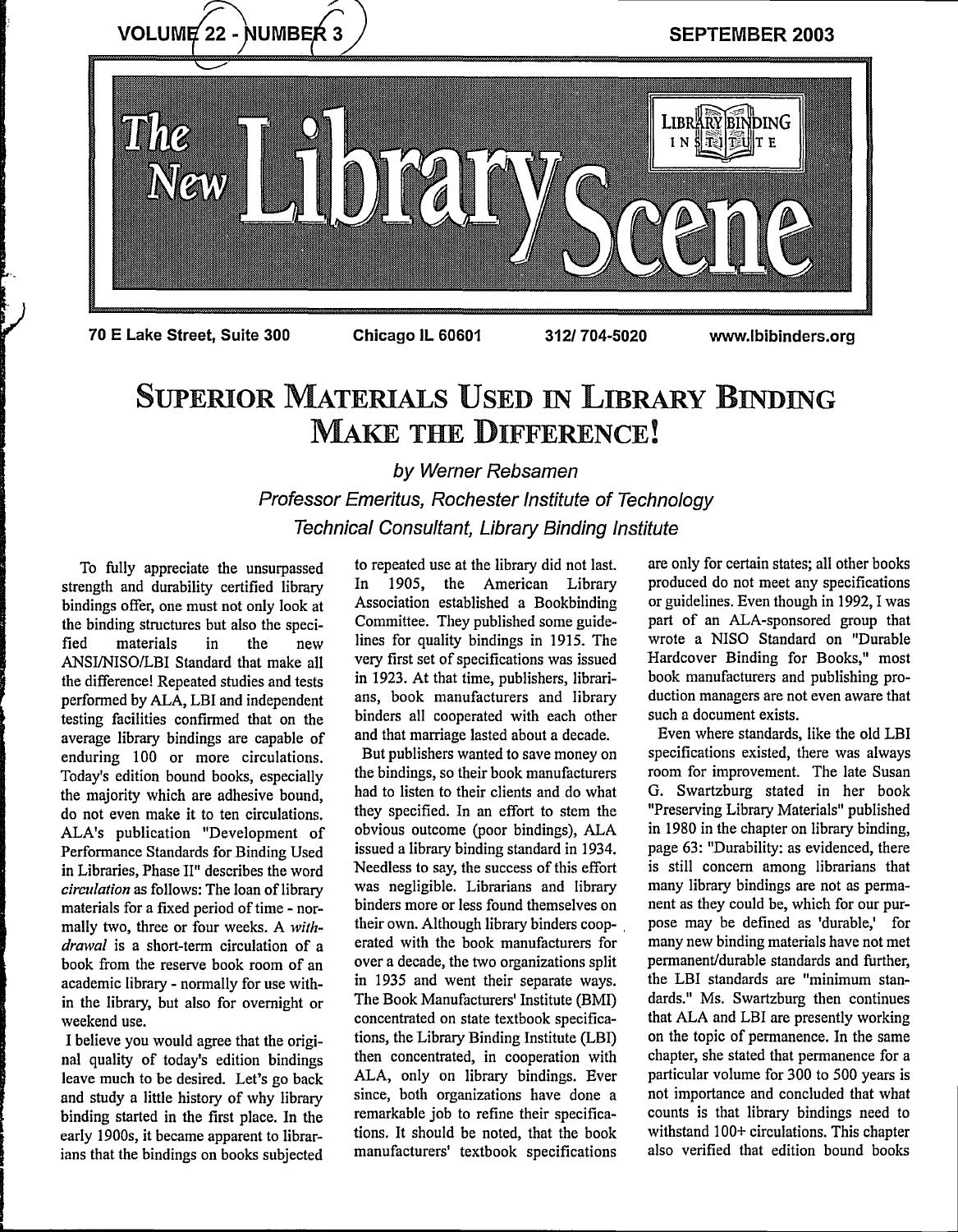#### **MATERIALS** USED IN LIBRARY BINDING

will last only about 10 readings and then continued that "perfect binding" is in reality far from perfect, an item we have covered before in this publication. Ms. Swartzburg concluded "that it is cheaper to rebind a volume when it can still be rebound commercially than to replace it."

The ANSI/NISO/LBI Standard covers exactly what Ms. Swartzburg and a dedicated group of preservation librarians wanted library binding to be. It describes the technical specifications and materials for first time hardcover binding of serial publications and paperbound books for library use, and rebinding of hardcover books and serials intended for library use. As stated in the standards foreword, "the principle mission of the library binding industry is to extend the useful life of library books and periodicals." Strength of a particular binding and material used were the yard sticks. The standard concentrates on performance and durability. Needless to say, such new performance specifications were a challenge to our suppliers of bookbinding materials. The committee working on the creation of the standard conducted several rounds of testing to meet these performance benchmarks. At the same time, the opportunity arrived for additional improvements. The following are some brief descriptions and comments about the major materials used in library bindings. In future issues, we may devote an entire edition on cover materials, reinforcing techniques used, end paper constructions, etc.

## **ENDPAPERS/REINFORCING MATERIALS**

Permanence of papers used in library binding has always been a prerequisite.



Available exclusively from LBS, Nylon Stretch provides the stretch necessary for an excellent rounding and backing of the book block.

Those specifications just had to be updated and verified. Papers used must meet a certain weight and pass critical performance standards as specified by the paper industry (TAPPI). This includes bursting strength, folding endurance, tensile strength and tear resistance. These specifications are valid for papers used for stubbing, pockets, setting out inserts and most of all for end papers.

Recently, I had a technical dialog with a library binding purchasing agent. Although the standard does not specify it, the purchasing agent, a very conscientious and knowledgeable librarian, wondered if Tyvek could be used for pockets. The question can be answered with "Yes" as reconfirmed by one of the original members of the ANSI/NISO/LBI

The Library Binding Institute (LBI), publisher of *The Library Scene* and *The New Library Scene,* reserves the right to refuse copy which is not in accordance with LBI's established policies. Specifically: LBI endorses no machinery, equipment, material or supply or supplier thereof; other than the American National Standard *Z39. 78-2000 Library Binding,* LBI endorses no method of binding.

Copyright © 2003 by the Library Binding Institute. Subscriptions to *The New Library Scene* (fonnerly *The Library Scene)* are available through most subscription agencies or you may write directly to 70 E. Lake St., #300, Chicago, IL 60601. *The New Library Scene* is published quarterly in March, June, September, and December. Subscription rates are \$24.00 annually. Canadian subscriptions, add \$2.00 per year for postage; for foreign subscriptions, \$3.00 per year. Subscribers must submit a missing issue claim within 90 days from each specific issue's date of publication. If these terms are not adhered to, the publisher will be unable to fill the request. All manuscripts are welcomed for publication review. *The New Library Scene is* indexed in "Library Literature and Information Science Abstracts." ISSN 0735-8571. POSTMASTER: Send address change to *The Newv Library Scene,* 70 E. Lake St., #300, Chicago, IL 60601.

Standard team. Tyvek is a superior product in terms of performance as compared to paper as a pocket material. Tyvek has tremendous strength and resistance to tearing and is, we believe, pH neutral. Tyvek has been used by library binders as a pocket for some time with no negative ramifications. This is an important item as more and more books contain CDs. For such tasks, a strong non-migrating pocket is a requirement.

## **THREADS AND TAPES USED FOR SEWING**

As there are different methods of sewing (oversewing, sewing through the fold and side sewing), each method had to be identified. In addition, there are many different qualities of threads - linen, cotton, nylon, cotton-covered polyester etc. as described in a previous New Library Scene (NLS) (i.e. June 1984,- available in book form, "Technically Speaking," which contains 51 articles written by me, from the LBI office). Therefore, each sewing method has its own thread specification in regard to the weight and strength.

Sewing tapes must be a certain width, have specific weaves and must meet a specified strength criteria.

## WOVEN REINFORCING MATERIALS

Endpapers must be reinforced with a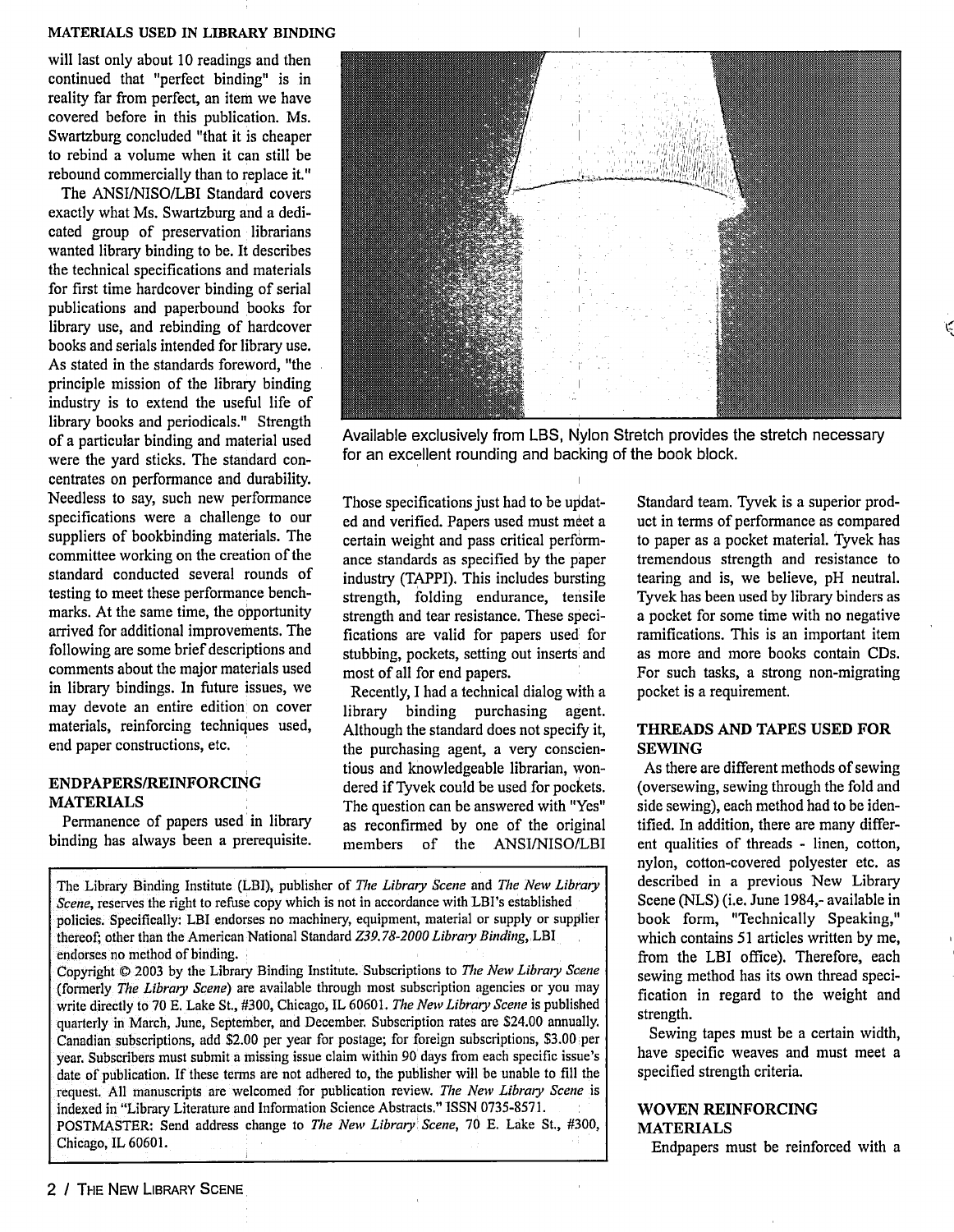woven material commonly known as "cambric."

Side-sewn books require a heavy duty cloth commonly known as "drill." Both fabrics must meet certain specifications such as tensile strength and tear resistance.

Backlining materials must also be woven and meet critical tensile strength and tear resistance specifications. In library binding, these relatively expensive, high quality materials must extend over and onto the end papers at least one inch. Over the years, we have seen much research and testing being done with back lining materials. If a book is to be rounded and backed, it must be stretchable in its width. It is the back lining which gives a book block the strength and durability that is expected from a library binding. For comparison, an edition bound book uses only a flimsy cheese cloth over the spine and onto the end papers.

#### **COVER BOARDS**

In the past, only one specific board qualified for library binding. Binders boards used to be, and to some degree still are, respected as the ones every other board is measured against in regard to quality and performance. Binders boards are made to full thickness in one piece on a wet-lap machine. These boards have high density and therefore were the only ones considered and accepted for library bindings. There are many other board structures now on the market. Some fourdrinier and laminated board structures have proven themselves with equal performance characteristics. Extensive testing over several years of these "others" board structures resulted into accepting some of them for library binding; that is, as long as they meet the general requirements as specified in the standard.

## COVERING MATERIALS

Grade F Buckram is still a requirement for all heavier library bindings. This heavy duty fabric is recognized throughout the world as being the very best. I notice advertisements on a regular basis in a German bookbinding journal. The ads praise the American cloth for library binding as having no equal in regard to performance and durability.

For lighter weight library materials

(under two pounds), the use of a heavy duty cloth is not always needed. For this reason, the new NISO/LBI specifications allow "in compliance with instructions from the customer" that a C-1 grade cloth may be used. Both Grade F and Grade C-1 cloths must meet stringent performance specifications in regard to abrasion resistance, breaking strength, colorfastness, grease resistance, tear strength, odor and water resistance.

An on-going debate among library binders and librarians revolves around whether polyester laminated papers over boards show the same performance characteristics as a C-1 Grade cloth cover and whether this is acceptable within the new standard. The new standard does allow for exceptions as long as they comply with the specifications. In any case, it would involve only light weight volumes and may only be used with the customers' approval. Books over two pounds still must be bound into the classic and durable Grade F Buckram covers. More on that topic in the last segment of this article.

### ADHESIVES

With the exception of double fanning, the new standard cannot specify which adhesive is best. Only an emulsion<br>copolymer, internally plasticized copolymer, intemally plasticized polyvinyl acetate adhesive (PVA) can be used for double fanning, gluing the spine and for lining the spine.

All other adhesives used for various processes shall be capable of forming a permanent bond between the surfaces joined. The standard does specify that the adhesive force shall be such that the bonded materials cannot

#### **LETTERING FOIL**

them.

An identification on the spine or on the front of the cover is an important item. Remember those earlier bindings where the lettering oxidized and disappeared?

be separated without damaging

The lettering foils used for library binding must meet stringent specifications in this regard.

#### COMPLIANCES

As stated earlier, the last thing library binders and its dedicated suppliers want to do is to sit still and enjoy the accom-<br>plishments as outlined in the plishments as outlined in the ANSI/NISO/LBI standard. The material specification allow for exceptions which make room for future research and testing. It clearly states: "Should a new material be developed that meets or exceeds the performance specifications cited in the Materials Specifications, that new material may be substituted if the procedures as outlined in Section 4 are followed."

In this Compliance chapter, relevant testing procedures are described. Performance and longevity of the new material shall be at least as great as that of the material it replaces.

In short, library binding has come a long way in the last 100 years. The materials used these days give us assurances for performance and durability. The late Susan Swartzburg would be proud if she could see what certified library binders and their suppliers have accomplished since she wrote her book on Preserving Library Materials. Her advice on the merits of library binding will be appreciated by all those who must maintain a valuable collection of printed materials.

Editor's Note: The complete NISO/LBI Library Binding Standard may be downloaded or purchased at http://www.lbibinders.org.



tion and durability so that books can withstand heavy use. F-grade Buckram provides the ultimate protec-